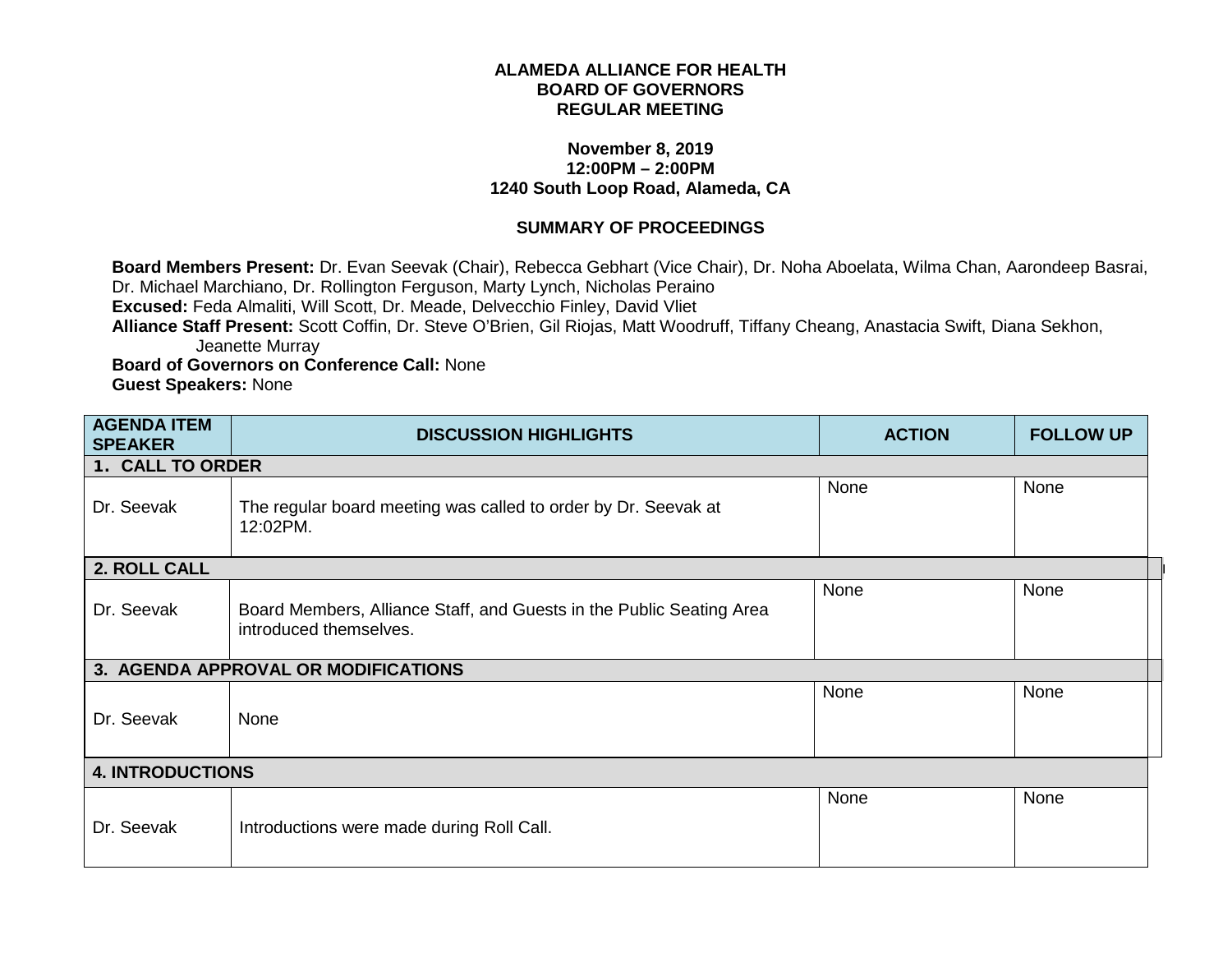| <b>AGENDA ITEM</b><br><b>SPEAKER</b> | <b>DISCUSSION HIGHLIGHTS</b>                                                                                                                                                                                                                                                                                                                                                                                                                                                                                                                                                           | <b>ACTION</b>                                                                          | <b>FOLLOW UP</b> |
|--------------------------------------|----------------------------------------------------------------------------------------------------------------------------------------------------------------------------------------------------------------------------------------------------------------------------------------------------------------------------------------------------------------------------------------------------------------------------------------------------------------------------------------------------------------------------------------------------------------------------------------|----------------------------------------------------------------------------------------|------------------|
|                                      |                                                                                                                                                                                                                                                                                                                                                                                                                                                                                                                                                                                        |                                                                                        |                  |
| 5. CONSENT CALENDAR                  |                                                                                                                                                                                                                                                                                                                                                                                                                                                                                                                                                                                        |                                                                                        |                  |
| Dr. Seevak                           | Review and Approve October 2019 Board of Governors Meeting Minutes.                                                                                                                                                                                                                                                                                                                                                                                                                                                                                                                    | Motion: R. Gebhart<br>Second: M. Lynch<br>Motion passed.                               | None             |
|                                      | 6. a. BOARD MEMBER REPORT - COMPLIANCE ADVISORY COMMITTEE                                                                                                                                                                                                                                                                                                                                                                                                                                                                                                                              |                                                                                        |                  |
| R. Gebhart                           | The Compliance Advisory Group met on November 8, 2019.<br>Rebecca updated on the Compliance Advisory Committee, and Dr.<br>$\bullet$<br>Seevak attended the meeting that took place earlier today.<br>The Compliance Advisory group discussed the following:<br>DHCS Medical Services Audit (2018-19) with 28 findings, of which<br>$\bullet$<br>14 were repeat findings.<br>Overall the number of findings reduced as compared to 2016-1017<br>$\bullet$<br>(83 findings).<br>In comparison across the state, some health plans receive 60<br>$\bullet$<br>findings and some have 10. | Informational update to<br>the Board of Governors.<br>Motion and vote not<br>required. |                  |
|                                      | 6. b. BOARD MEMBER REPORT - FINANCE COMMITTEE                                                                                                                                                                                                                                                                                                                                                                                                                                                                                                                                          |                                                                                        |                  |
| Dr. Ferguson                         | The Finance Committee was held on Tuesday, November 5, 2019.<br>Dr. Ferguson gave his Finance Committee report.<br>This Finance Committee met by telephone.<br>$\bullet$                                                                                                                                                                                                                                                                                                                                                                                                               | Informational update to<br>the Board of Governors.<br>Motion and vote not<br>required. |                  |
|                                      | Membership continues to drop 1,000 plus members per month.<br>$\bullet$                                                                                                                                                                                                                                                                                                                                                                                                                                                                                                                |                                                                                        |                  |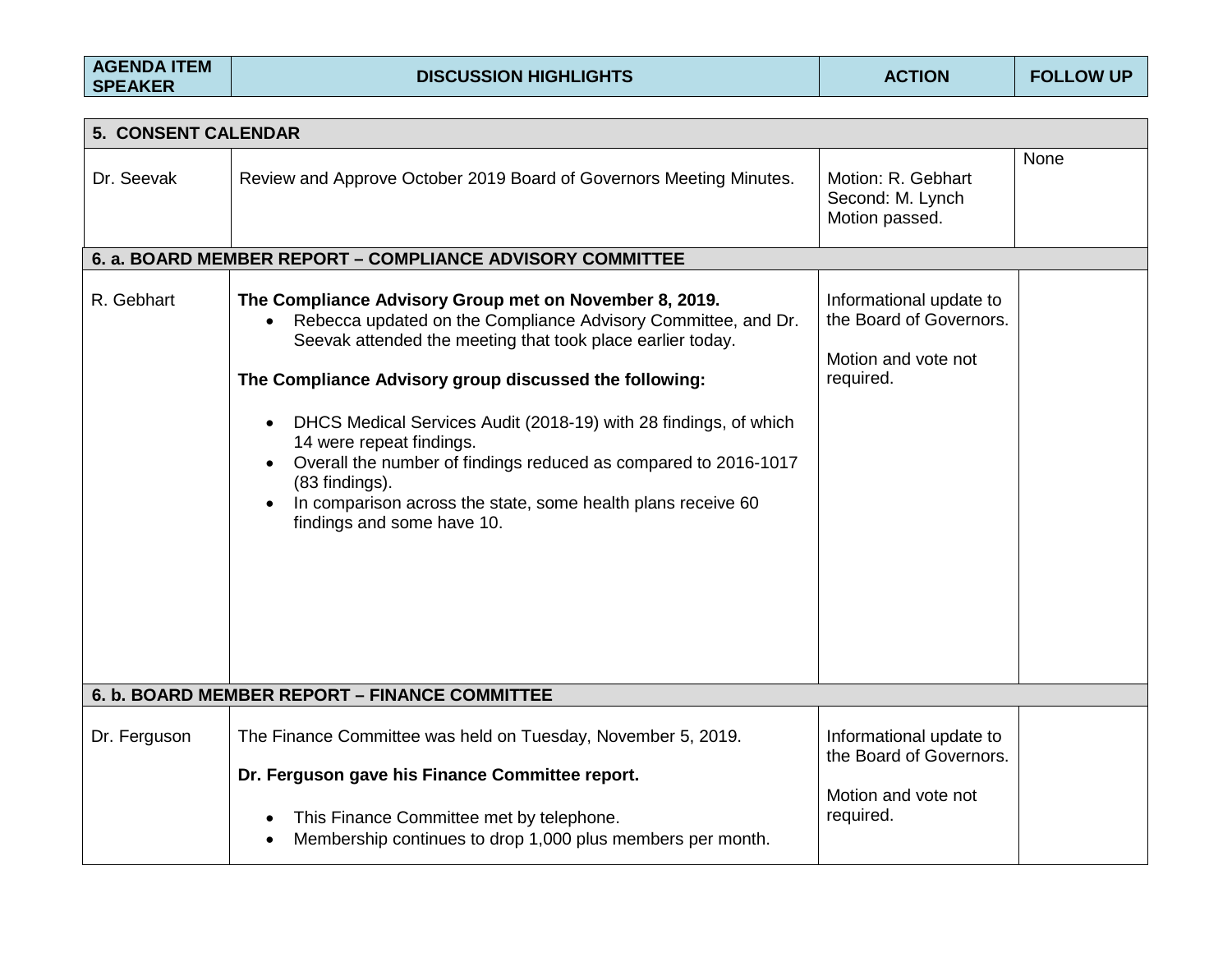| <b>AGENDA ITEM</b><br><b>SPEAKER</b> | <b>DISCUSSION HIGHLIGHTS</b>                                                                                                                                                                                                                                                                                                                                                                                                                                                                                                                                                                                                                                                                                                                                                                                                                                                                                                                                                                                                                                                                                                                                                                                                                                                                  | <b>ACTION</b>                                                                             | <b>FOLLOW UP</b> |
|--------------------------------------|-----------------------------------------------------------------------------------------------------------------------------------------------------------------------------------------------------------------------------------------------------------------------------------------------------------------------------------------------------------------------------------------------------------------------------------------------------------------------------------------------------------------------------------------------------------------------------------------------------------------------------------------------------------------------------------------------------------------------------------------------------------------------------------------------------------------------------------------------------------------------------------------------------------------------------------------------------------------------------------------------------------------------------------------------------------------------------------------------------------------------------------------------------------------------------------------------------------------------------------------------------------------------------------------------|-------------------------------------------------------------------------------------------|------------------|
| 7. CEO UPDATE                        | The Alliance financials remain stable and positive.<br>Scott will later introduce software and hardware purchases for<br>Board approval.                                                                                                                                                                                                                                                                                                                                                                                                                                                                                                                                                                                                                                                                                                                                                                                                                                                                                                                                                                                                                                                                                                                                                      |                                                                                           |                  |
| S. Coffin                            | <b>November 2019 Board of Governors Meeting</b><br><b>Financial Outlook &amp; Operating Metrics:</b><br>\$3.9 million net income in September, \$6.1 million net income year-<br>$\bullet$<br>to-date.<br>Medical expense "PMPM" remains high, net income offset by<br>additional revenues through the negotiated rate increases (8.3%,<br>annualized \$60M revenue)<br>Tangible net equity 580%, or \$154.6 million above the required<br>reserves.<br>Statewide & county enrollment trends in the Medi-Cal program.<br>Data sharing agreement was executed last night that enables the<br>$\bullet$<br>Alliance and Alameda County Social Services to conduct a more<br>detailed analysis on the members disenrolling, and with the "Date of<br>Death Audit". Unclear if there is data that explains why people<br>disenroll, however we will find out during the next 30-60 days.<br>Statewide membership: public plans reporting 2% to 6% decline in<br>enrollment during last 12 months.<br>DHCS states they are delivering the Death Audit report and invoice<br>in December, and payment is due in the month of January. \$1.5<br>million was allocated in the current budget.<br>First Quarter 2020 Financial Forecast to be presented at the<br>December Board of Governors meeting. | Informational update to<br>the Board of<br>Governors.<br>Motion and vote not<br>required. |                  |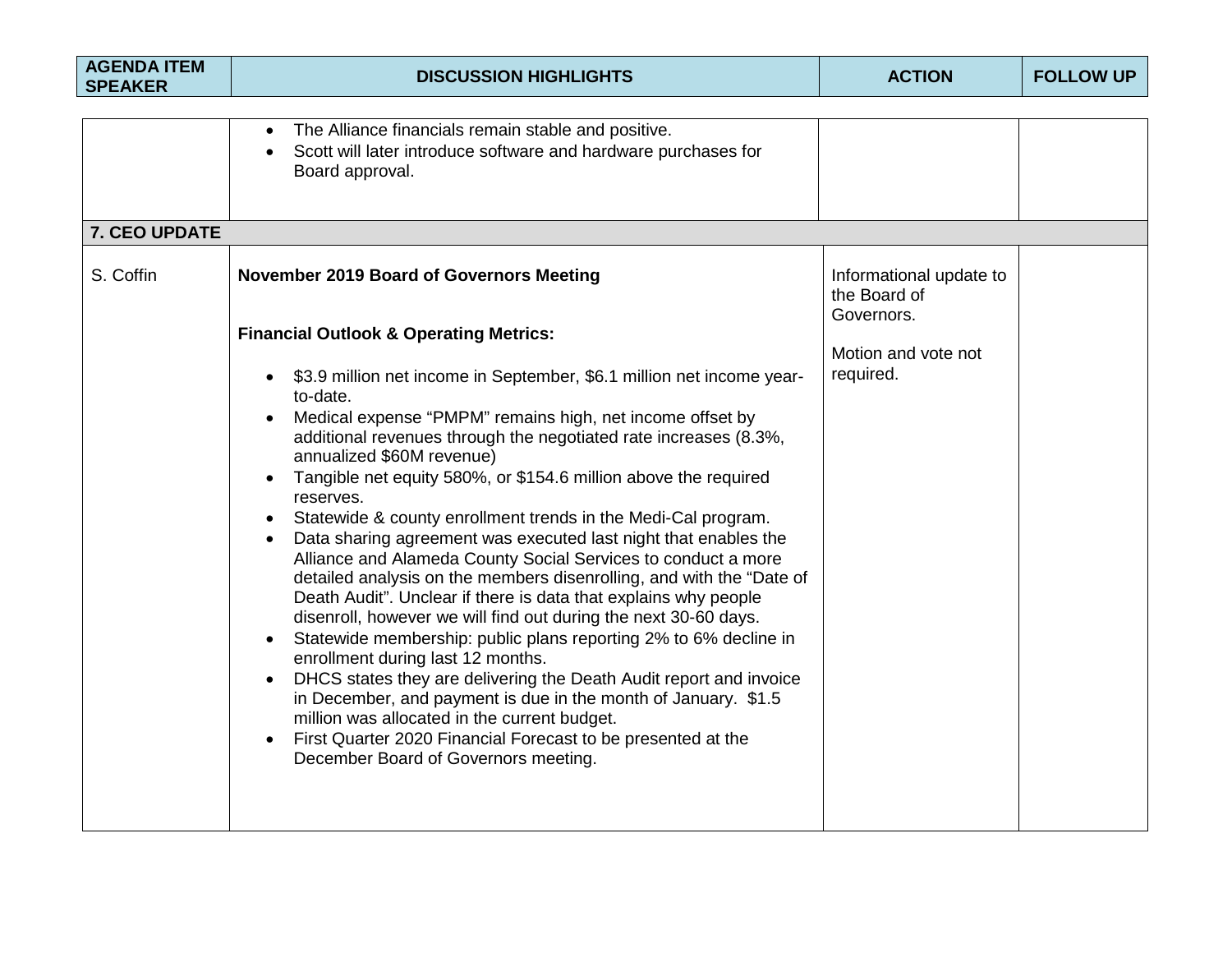| • How will the Data Sharing help?                                                                                                                                                                                                                     |                                                                                                                                                                                                                                                                               |                                                   |
|-------------------------------------------------------------------------------------------------------------------------------------------------------------------------------------------------------------------------------------------------------|-------------------------------------------------------------------------------------------------------------------------------------------------------------------------------------------------------------------------------------------------------------------------------|---------------------------------------------------|
|                                                                                                                                                                                                                                                       |                                                                                                                                                                                                                                                                               |                                                   |
| Our goal is identify through Alameda County records why the<br>Alliance membership has declined.                                                                                                                                                      |                                                                                                                                                                                                                                                                               |                                                   |
|                                                                                                                                                                                                                                                       |                                                                                                                                                                                                                                                                               |                                                   |
| California Advancing and Innovating Medi-Cal (CalAIM).<br>$\bullet$<br>CalAIM proposal released by DHCS on October 28, 2019.                                                                                                                          |                                                                                                                                                                                                                                                                               |                                                   |
|                                                                                                                                                                                                                                                       | The Board to receive                                                                                                                                                                                                                                                          |                                                   |
| Can the Board receive a list of the big issues that the Health Plan<br>$\bullet$                                                                                                                                                                      | CalAIM initiatives and                                                                                                                                                                                                                                                        |                                                   |
|                                                                                                                                                                                                                                                       |                                                                                                                                                                                                                                                                               |                                                   |
| • Yes, an overview will be prepared for the December Board meeting.                                                                                                                                                                                   |                                                                                                                                                                                                                                                                               |                                                   |
|                                                                                                                                                                                                                                                       |                                                                                                                                                                                                                                                                               |                                                   |
| January 1, 2021, transition from fee-for-service into managed care.<br>Services include all transplants, skilled nursing facility, adult and<br>pediatric subacute facilities, and intermediate care facilities.                                      |                                                                                                                                                                                                                                                                               |                                                   |
|                                                                                                                                                                                                                                                       |                                                                                                                                                                                                                                                                               |                                                   |
| January 1, 2021, transition from managed care into fee-for-service.<br>Alliance will continue to administer physician-administered drugs for<br>Medi-Cal members, and full administration of pharmacy benefits for<br>the GroupCare line of business. |                                                                                                                                                                                                                                                                               |                                                   |
|                                                                                                                                                                                                                                                       |                                                                                                                                                                                                                                                                               |                                                   |
| Assessment of mild-to-moderate mental health services begins in<br>$\bullet$<br>November, scheduled to complete in February-March 2020.                                                                                                               |                                                                                                                                                                                                                                                                               |                                                   |
|                                                                                                                                                                                                                                                       |                                                                                                                                                                                                                                                                               |                                                   |
| DHCS reporting to initiate procurement process in 2020, and<br>implement a second Medi-Cal plan in Alameda County by 2023.                                                                                                                            |                                                                                                                                                                                                                                                                               |                                                   |
|                                                                                                                                                                                                                                                       | <b>Question:</b><br>Answer:<br>CalAIM:<br><b>Question:</b><br>might experience with CalAIM?<br>Answer:<br><b>Medi-Cal Long-Term Care Benefits:</b><br><b>Medi-Cal Pharmacy Services:</b><br><b>Behavioral Health Assessment:</b><br><b>Medi-Cal managed care procurement:</b> | an introduction of the<br>impact to the Alliance. |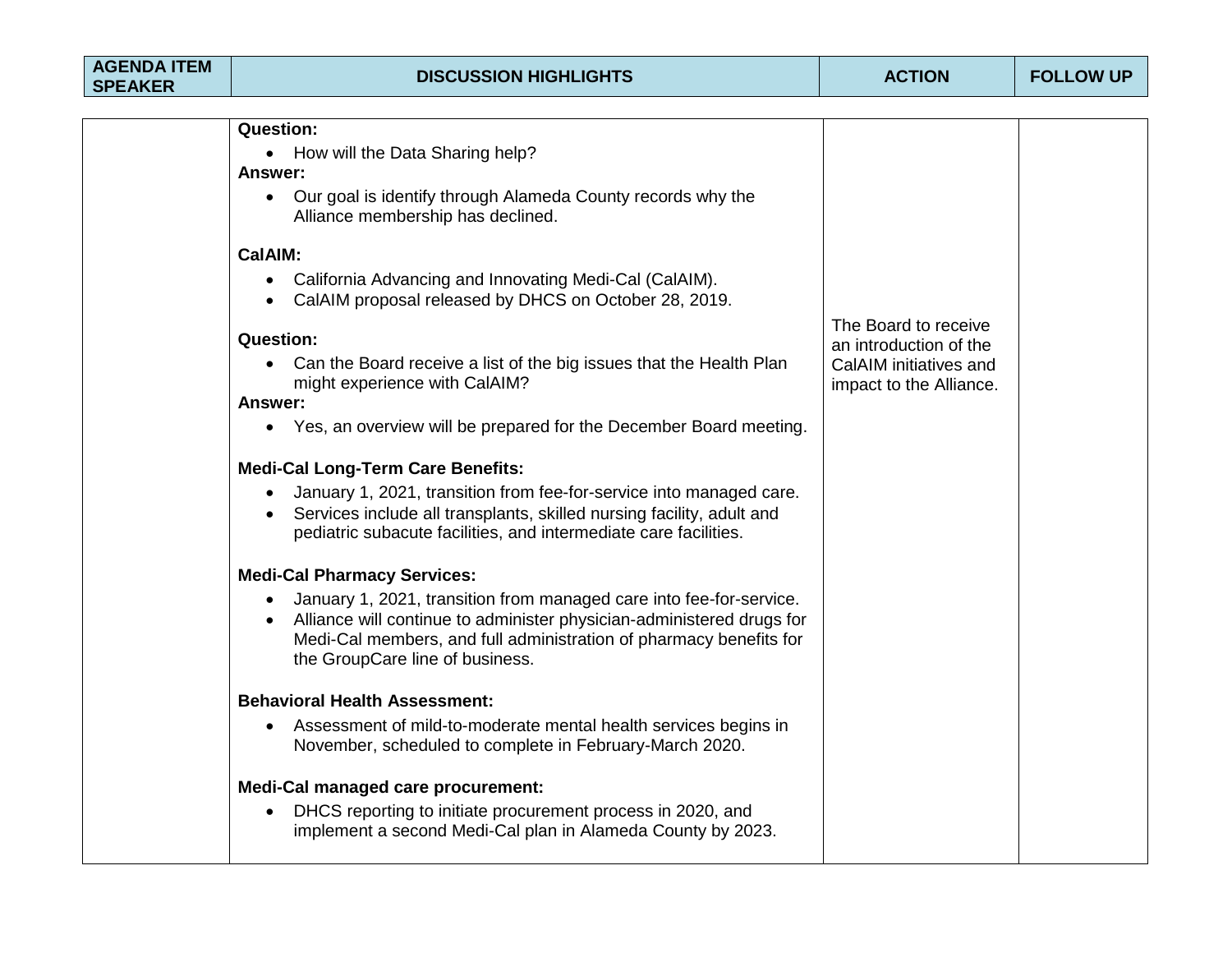| <b>AGENDA ITEM</b><br><b>SPEAKER</b> | <b>DISCUSSION HIGHLIGHTS</b>                                                                                                                                                                                                                                                                                                                                                                                                                                                                                                                                                                                                                                                                                                                                    | <b>ACTION</b>                                                   | <b>FOLLOW UP</b> |
|--------------------------------------|-----------------------------------------------------------------------------------------------------------------------------------------------------------------------------------------------------------------------------------------------------------------------------------------------------------------------------------------------------------------------------------------------------------------------------------------------------------------------------------------------------------------------------------------------------------------------------------------------------------------------------------------------------------------------------------------------------------------------------------------------------------------|-----------------------------------------------------------------|------------------|
|                                      |                                                                                                                                                                                                                                                                                                                                                                                                                                                                                                                                                                                                                                                                                                                                                                 |                                                                 |                  |
|                                      | <b>Audits &amp; Accreditation:</b><br>DHCS medical survey final report to be issued publicly, total of 28<br>$\bullet$<br>findings.<br>DMHC routine finance audit scheduled to start December 9th.<br>$\bullet$<br>NCQA re-accreditation final report issued. Medi-Cal and GroupCare<br>$\bullet$<br>are accredited with corrective action requirements.                                                                                                                                                                                                                                                                                                                                                                                                        |                                                                 |                  |
|                                      | 8. a. BOARD BUSINESS - REVIEW AND APPROVE September 2019 Monthly Financial Statements                                                                                                                                                                                                                                                                                                                                                                                                                                                                                                                                                                                                                                                                           |                                                                 |                  |
| <b>Gil Riojas</b>                    | <b>Net Income and Enrollment:</b><br>For the month ending September 30, 2019, the Alliance had<br>$\bullet$<br>enrollment of 254,215 members and a Net income of 3.9 million and<br>Tangible Net Equity is 580%.<br>For the year-to-date, the Alliance recorded a Net Income of \$6.1<br>million net income.<br>Our enrollment decreased by 1,398 members since the month of<br>September.<br>Revenue:<br>• For the month ending September 30, 2019, revenue was higher than<br>budgeted, at \$80.8 million vs. budgeted amount of \$79.1 million.<br>For the year-to-date, the Alliance recorded revenue of \$241.8 million<br>(versus budgeted revenue of \$238.5 million).<br>The largest variances are due to higher than anticipated revenue,<br>$\bullet$ | Motion: Dr. Ferguson<br>Second: Dr. Marchiano<br>Motion passed. |                  |
|                                      | and lower than anticipated administrative.<br><b>Medical Expense:</b><br>• Actual medical expenses were \$73.3 million vs. budgeted of \$73.4<br>million for current month.<br>For the year-to-date, medical expenses are \$224.1 million vs.<br>$\bullet$<br>budgeted of \$220.6 million.<br><b>Administrative Expense:</b>                                                                                                                                                                                                                                                                                                                                                                                                                                    |                                                                 |                  |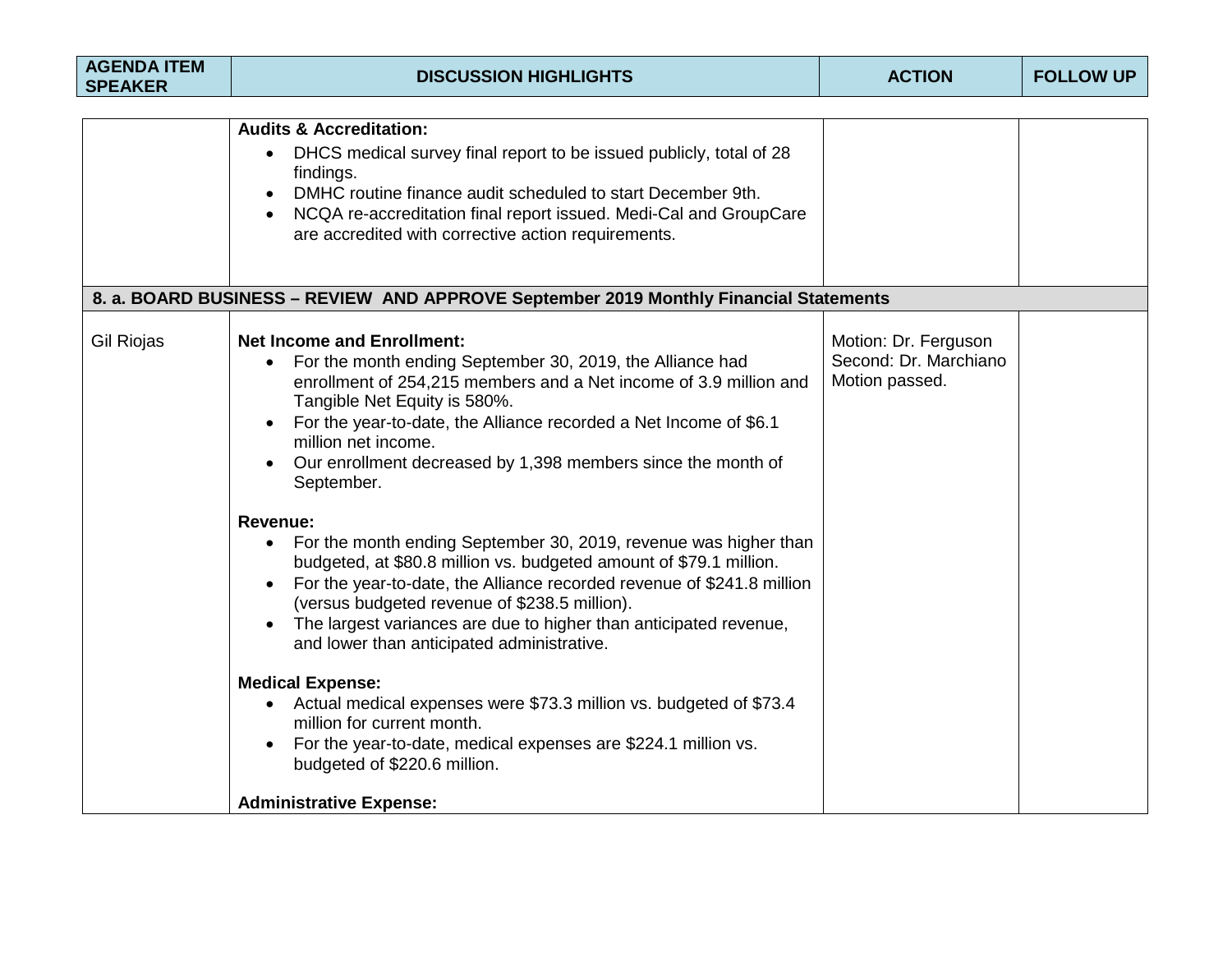| <b>AGENDA ITEM</b><br><b>SPEAKER</b> | <b>DISCUSSION HIGHLIGHTS</b>                                                                                                                                                                                                                                                                          | <b>ACTION</b> | <b>FOLLOW UP</b> |
|--------------------------------------|-------------------------------------------------------------------------------------------------------------------------------------------------------------------------------------------------------------------------------------------------------------------------------------------------------|---------------|------------------|
|                                      |                                                                                                                                                                                                                                                                                                       |               |                  |
|                                      | Actual administrative expenses were below budget for the month at<br>\$4.2 million vs. budgeted \$5.2 million, and year-to-date \$13.0 million<br>vs. \$14.5 million.<br>Our administrative expense represents 5.2% of our net revenue for<br>the month and 5.4% of net Revenue for the year-to-date. |               |                  |
|                                      | Other Income / (Expense):<br>• As of September 30, 2019, our YTD interest income from<br>investments is \$1.7 million, and YTD claims interest expense is<br>\$92,000.                                                                                                                                |               |                  |
|                                      | <b>Tangible Net Equity (TNE):</b><br>• Tangible net equity results continue to remain healthy, and at the<br>end of September, TNE was reported at 580% of the required<br>amount, with a surplus of \$154.6 million.                                                                                 |               |                  |
|                                      | <b>Cash Position and Assets:</b><br>• \$228.6 million in cash; \$187.6 million is uncommitted. Our current<br>ratio is above the minimum required at 2.09.                                                                                                                                            |               |                  |
|                                      | <b>Capital Investments:</b><br>• Capital assets purchased year-to-date \$318,000.<br>• Annual capital budget is \$2.5 million.                                                                                                                                                                        |               |                  |
|                                      | <b>Question:</b><br>• Does the Alliance tend to financially do better the first half of the<br>year?                                                                                                                                                                                                  |               |                  |
|                                      | Answer:<br>• Yes                                                                                                                                                                                                                                                                                      |               |                  |
|                                      | 8. b. MEDI-CAL TRANSPORTATION BENEFIT PRESENTATION                                                                                                                                                                                                                                                    |               |                  |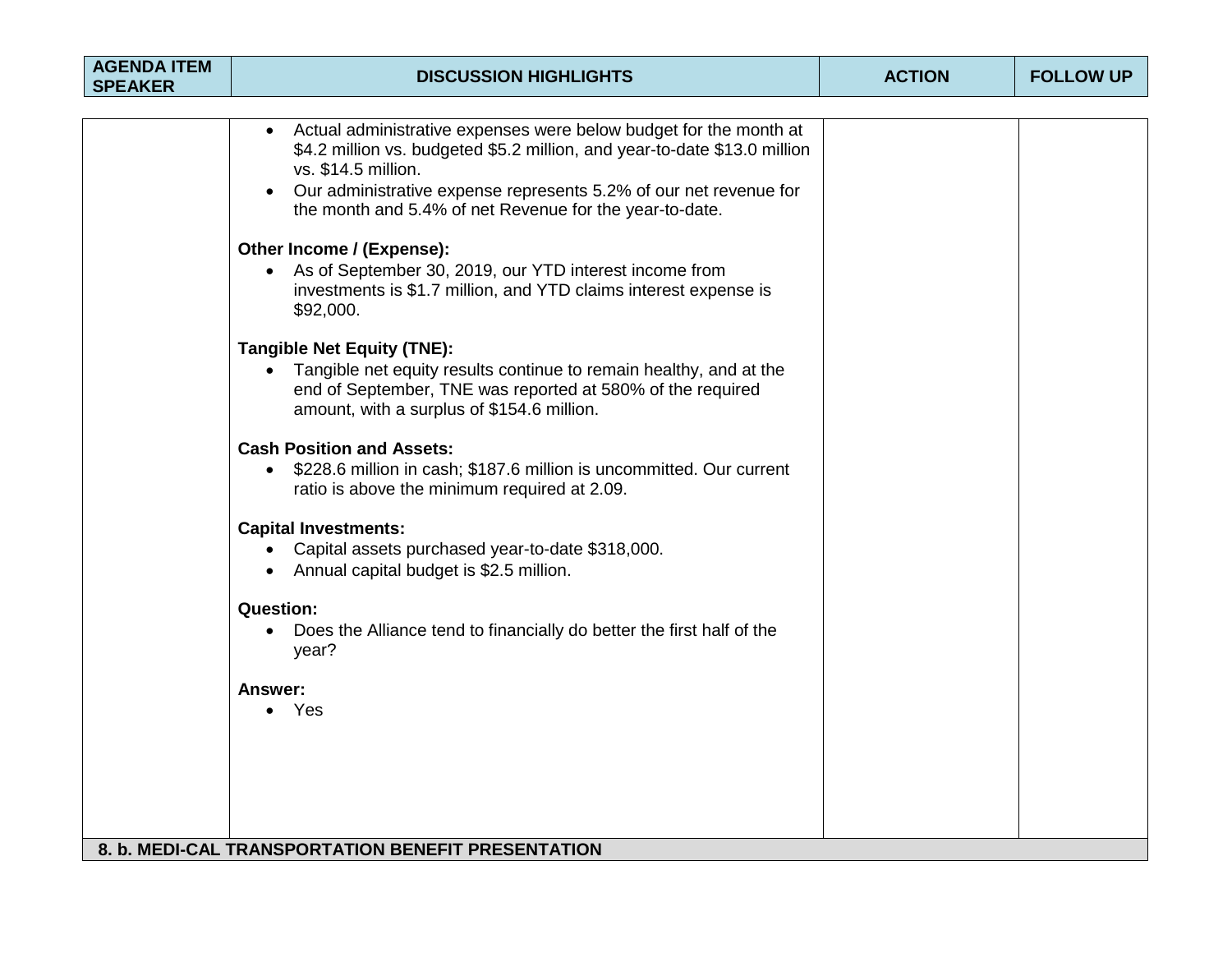| <b>AGENDA ITEM</b><br><b>SPEAKER</b> | <b>DISCUSSION HIGHLIGHTS</b>                                                                                                                                                                                                                                                                                                                                                                                                                                                                                                                                                                                                                                                                                                         | <b>ACTION</b>                                                                             | <b>FOLLOW UP</b> |
|--------------------------------------|--------------------------------------------------------------------------------------------------------------------------------------------------------------------------------------------------------------------------------------------------------------------------------------------------------------------------------------------------------------------------------------------------------------------------------------------------------------------------------------------------------------------------------------------------------------------------------------------------------------------------------------------------------------------------------------------------------------------------------------|-------------------------------------------------------------------------------------------|------------------|
|                                      |                                                                                                                                                                                                                                                                                                                                                                                                                                                                                                                                                                                                                                                                                                                                      |                                                                                           |                  |
| <b>Gil Riojas</b>                    | Gil Riojas gave a presentation that included an overview of the Med-Cal<br><b>Transportation Benefits.</b><br><b>Transportation Types:</b><br>• Emergency Medical Transportation (EMT)<br>Non-Emergency Medical Transportation (NEMT)<br>Non-Medical Transportation (NMT)<br>$\bullet$<br>Each type of transportation was explained in detail.<br><b>Question:</b><br>• Does the physician decide what type of transportation?<br><b>Answer:</b><br>There is a box to check for the physician to approve.<br>$\bullet$<br><b>Question:</b><br>Is there a summary document that you can give to me that I can give<br>$\bullet$<br>to the ACCMA?<br><b>Answer:</b><br>The Alliance will work to obtain this information.<br>$\bullet$ | Informational update to<br>the Board of<br>Governors.<br>Motion and vote not<br>required. |                  |
|                                      |                                                                                                                                                                                                                                                                                                                                                                                                                                                                                                                                                                                                                                                                                                                                      |                                                                                           |                  |
|                                      | 8. c. REVIEW AND APPROVE DELEGATION OVERSIGHT                                                                                                                                                                                                                                                                                                                                                                                                                                                                                                                                                                                                                                                                                        |                                                                                           |                  |
| Gil Riojas and<br>Diana Sekhon       | Gil Riojas and Diana Sekhon gave a presentation on the Delegation<br>Oversight, "An overview of the Regulatory Compliance Requirements".<br><b>Topics Included:</b>                                                                                                                                                                                                                                                                                                                                                                                                                                                                                                                                                                  | Informational update to<br>the Board of<br>Governors.                                     |                  |
|                                      | <b>What is Delegation Oversight?</b><br>$\bullet$<br>Who are our Delegates?<br>$\bullet$<br><b>Final Rule Requirements.</b><br>$\bullet$<br><b>State Oversight Requirements.</b><br>$\bullet$<br>Alliance's Delegation Oversight Program<br>Resources.<br>$\bullet$                                                                                                                                                                                                                                                                                                                                                                                                                                                                  | Motion and vote not<br>required.                                                          |                  |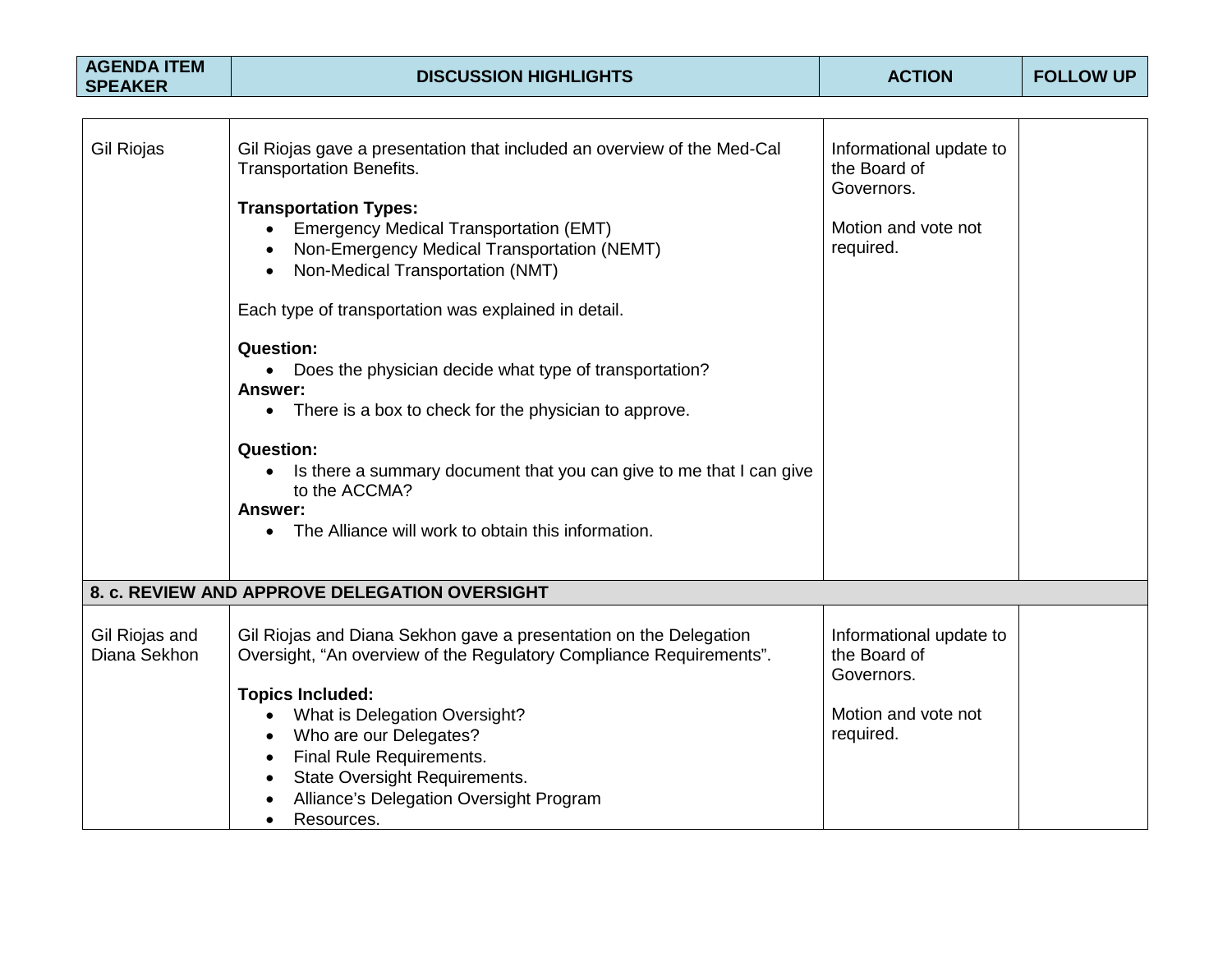| <b>AGENDA ITEM</b> |  |
|--------------------|--|
| <b>SPEAKER</b>     |  |

|           | Question:<br>Who will be on the Delegation Oversight Committee?<br>$\bullet$<br>Answer:<br>Executive team and other department management staff.<br>$\bullet$<br>Question:<br>• Is there a timeline for Beacon to merge with Anthem Blue Cross?                                                                                                                   |                                                                                                                                                                                |  |
|-----------|-------------------------------------------------------------------------------------------------------------------------------------------------------------------------------------------------------------------------------------------------------------------------------------------------------------------------------------------------------------------|--------------------------------------------------------------------------------------------------------------------------------------------------------------------------------|--|
|           | Answer:<br>Not at this time.<br>$\bullet$                                                                                                                                                                                                                                                                                                                         |                                                                                                                                                                                |  |
|           | 8. d. REVIEW AND APPROVE PROCUREMENT APPROVAL FOR HARDWARE AND SOFTWARE                                                                                                                                                                                                                                                                                           |                                                                                                                                                                                |  |
| S. Coffin | Approval requested for the purchase of software licensing and infrastructure<br>hardware.<br>The Board members reviewed the information and approved the following<br>contracts:                                                                                                                                                                                  | Motion to retroactively<br>approve the purchase<br>of Microsoft Licensing<br>in the amount of<br>\$1.1M.                                                                       |  |
|           | <b>Microsoft SQL license:</b><br>Microsoft SQL license totaling \$1.1M to be paid over 3-years.<br>The first payment of Approximately \$333,000 was paid April<br>$\bullet$<br>2019,<br>The next payment of approximately \$333,000 will be in April<br>$\bullet$<br>2020,<br>The final payment of approximately \$333.000 will be in April<br>$\bullet$<br>2021. | Motion: M. Lynch.<br>Second: Dr. Ferguson<br>Motion passed.<br>Motion to retroactively<br>approve the purchase<br>of Pure Technology<br>Storage in the amount<br>of \$808,000. |  |
|           | <b>Technology Storage:</b><br>1) Pure Technology storage in the amount of \$808,000. Total amount<br>was paid in June of 2018.                                                                                                                                                                                                                                    | Motion: A. Basrai.<br>Second: Dr. Ferguson<br>Motion passed.                                                                                                                   |  |